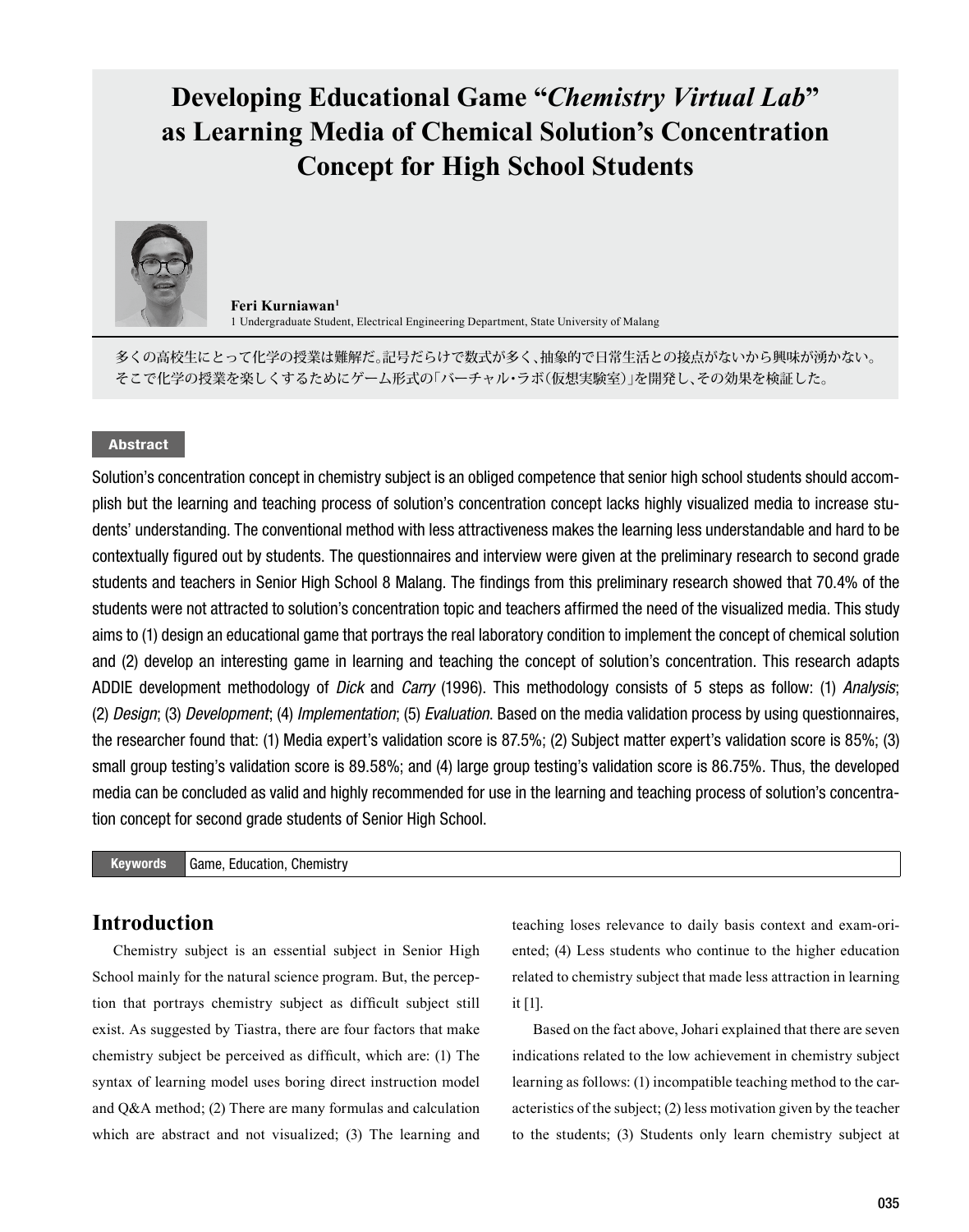### Feri Kurniawan

schools without further exploration to enhance their knowledge related to chemistry subject outside the schools; (4) Low innovation on teaching model and only rely on the old paradigm model; (5) The learning and teaching instrument such as syllabus and study plan are still made in low quality; (6) the sceptism and perception that portray chemistry subject as extremely difficult; (7) and low internal motivation of the students because they think that chemistry subject is less relatable and less significance to their future job [2].

Those problems in chemistry learning and teaching cause the low learning outcome mainly in chemical solution's concentration concept which is still not satisfying. The learning and teaching of chemistry subject must not only be centralized on the result (product) but must also emphasize on the ability to conduct procedural and structural process [3]. In this context, process is defined as an interaction of all learning components in order to achieve the learning goal. The ability to conduct process is an important learning experience that students must feel because the direct involvement of students in applying theory, concept, and fundamental postúlate in chemistry will empower and strengthen the students' understanding about the subject.

The learning and teaching process of chemical solution's concentration concept which include the concept of molarity, molality, and normality of the chemical solution in Senior High School level are still oriented on the solving the questions on paper which only use the techniques that are highly dependent on memorizing the formulas and mathematical operation. In fact, students need direct experience to conduct procedural and systematical process to implement the concept of chemical solution's concentration through making the specific solution with certain amount of concentration. But, there are barriers faced by students of second grade in Senior High School when they must implement the concept by making the spesific solution with certain amount of concentration. Those barriers are: (1) Laboratorium's facilities are not enough; (2) limited amount of chemical materials such as elements and compounds that are going to be made as solute and solvent; (3) the students careles attitude to handle chemical materials.

Developing educational game "CHEMISTRY VIRTUAL LAB" will accomodate students to actively take roles as a lab workers who are given several missions to make chemical solution using specific materials or compounds with certain concentration. Thus, this educational game will be able to subtitute the real laboratorium for the purpose of learning and teaching in chemical solution's concentration concept.

Educational game is highly different with other types of games. Educational game is not only for the entertainment purpose but it emphasizes on increasing the learning interest and motivation of student. Educational game can be used as a useful tool in learning and teaching because game is an interactive multimedia that is highly favoured by students [4]. Henry suggested that the usage of game in the learning and teaching process can optimalize the efficacy of left and right brain simultaneously [5]. The left brain will arrange the strategy regarding what kind of chemical materials that they need to take, how much the volume of the solvent they need, and how the procedure will be. While, the right brain will respond to all the visual information on the monitor screen.

Educational game is acknowledged as a digital learning media. Digital learning media is a learning media that is published by digital devices. This media generally includes text, pictures, audio, and video. Digital learning media has characteristics as follows: (1) utilizing computers' features; (2) utilizing multimedia technologies that are attractive and motivative for students to learn independently; (3) utilizing electronic technologies so that the teachers and students can communicate interactively; (4) using learning materials that is freely accesible to stimulate the thought process and concentration for problem solving [6]. In the learning and teaching process, this game will be an innovative way to facillitate students in gaining impressive and meaningful learning experiences [7].

A good educational game should be able to catch the interest and learning spirit of the students [8]. Therefore, the effort to increase the quality of learning media is an important element to optimize the learning outcome of students mainly in the chemistry subject that contains many abstract concept that doesn't only demand the theoritical ability but also practical ability.

Educational game can be alternative facility that suits with the current learning context where there is shifted paradigm in Indonesia's national education policy. Individual's behavior can be divided into three domains that contain cognitive domain, affective domain, and psychometric domain [9]. Bloom's taxonomy is adapted in the K-13 national curriculum of Indonesia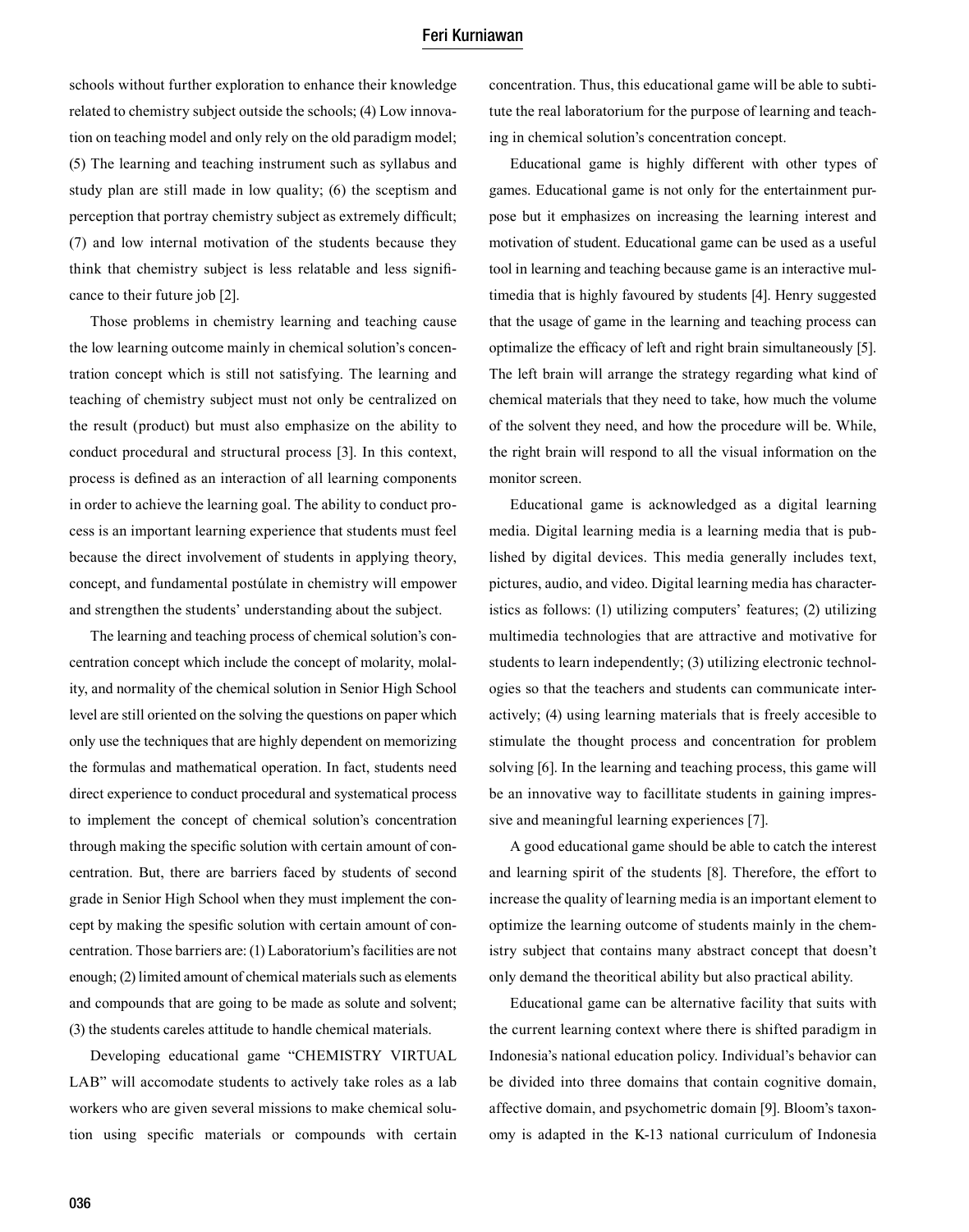which now emphasizes on those three domains.

However, in Indonesian Senior High Schools, the learning and teaching of chemical solution's concentration concept, students are less exposed in their psychometric domain. The skill to implement the solution's concentration concept through making the solution with certain amount of concentration is still not optimized because the limited time allocated for the lab practice. The lack of media availability that is supposed to help student to implement the concept by trying to make the chemical solution's concentration concept causes the psychometric acquisition process less effective. By this research, the availability of interesting media that can give meaningful learning experience and intensive exposure on conducting chemistry procedural process for students to implement the chemical solution's concentration concept will be optimized.

# **Research Method**

This research adapts the R&D research model. This model is used to create certain products and test its effectiveness [10]. Based on the potential problem faced by the researcher, ADDIE development model of *Dick and Carey* (1996) is the most suitable model to address the problem [11]. The basic concept of ADDIE development model can be explained by the scheme in Fig. 1.



(Source: Dick & Carey, 1996)

#### *Analysis*

In this stage, the researcher conducted preliminary research to find out the potential problema and the necessity analysis.

This preliminary research was done by using questionaire and conducting interview in SMAN 8 Malang. The questionaire was given to 125 second grade students of SMAN 8 Malang to find out their learning motivation, learning interest, and their perception upon chemical solution's concentration concept. From this questionaire, the reseacher concluded that 70.4% of the students were not attracted to solution's concentration topic. The interview was conduted to the teacher of chemistry subject to find out their necessity for learning media in solution's concentration topic. From the interview, the researcher found out that the teachers needed visualized media to facilitate the learning and teaching of solution's concentration concept. Therefore, there is an urgency for the researcher to develop learning media for solution's concentration topic.

## *Design*

In this stage, the researcher designed the game arrangement process, game layout, laboratory's components, mission, game instruction, cover, and manual book and module.



Fig. 2 Game's main map design.



Fig. 3. Game's building list design.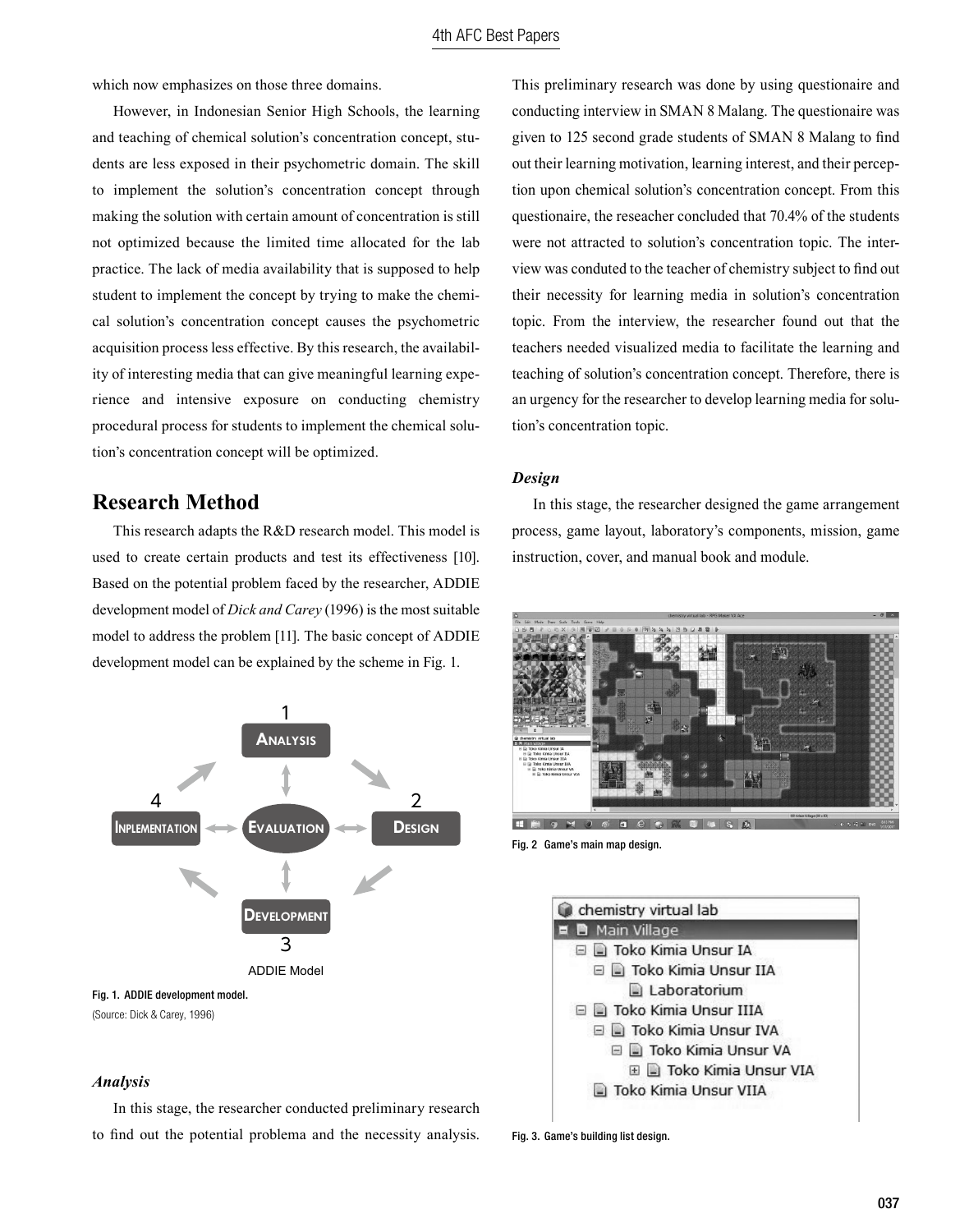# Feri Kurniawan





Toko Kimia Unsur IA





Toko Kimia Unsur IIA

Toko Kimia Unsur IVA

Toko Kimia Unsur VA



Toko Kimia Unsur IIIA





Toko Kimia Unsur VIIA Laboratorium Fig. 4. Chemical material stores and laboratory

### *Development*

In this stage, the researcher will realize the designs that have been made before. There are two main focuses in this stage which are realization of game and realization of module and manual book. In the realization of game, the researcher arranged the algorithm for game program and creating the animation characters which involve in the game. In the realization of module and manual book, the researcher arranged the guidance for the missions in the game and the task the students have to do systematically.

### *Implementation*

In this stage, the products in the form of game, module, and manual book will be tested to the research's subjects. The subjects of this research are one media expertise, one material expertise, 12 students for small group testing, and 125 students for large group testing

The data collection instrument that is used in this research is questionaire with Likert's scale. The collected data are qualitative and quantitative data. The data analysis technique is descriptive-quantitative technique.

### *Evaluation*

In ADDIE development model, evaluation process is conducted in every stage started from analysis, design, and implementation. The revisión is done in every stage to make sure that the design and product are valid. The revisión is gotten from the suggestion and recommendation of media and material expertises.

# **Result and Discussion**

There are five results that the researcher found. They are the preliminary research result, validation result from media expertise, validation result from subject matter expertise, result of small group testing, and result of large group testing.

### *Preliminary Research Result*

As mentioned in the analysis section, the R&D research should firstly identify the potential problem and necessity for development. In order to identify the potential problem, the researcher has conducted the preliminary research by using questionnaire to 125 second grade students of SMAN 8 Malang. The collected data from this questionaire is analyzed by using descriptive statistic method in IBM SPSS Statistics 21. The result of preliminary research is summarized in Table 1.

#### Table 1. Descriptive Statistic from Likert Questionnaire

| Scale |    | $\frac{0}{0}$ | СF    |
|-------|----|---------------|-------|
|       | 35 | 28%           | 28%   |
|       | 53 | $42.4\%$      | 70.4% |
|       | 23 | 18.4%         | 88.8% |
|       | 14 | 11.2%         | 100%  |

From Table 1, we can see that the there are 29.6% (37 students) of second grade students in SMAN 8 Malang who are interested in solution's concentration topic because they fill the questionaire with 3 and 4 that indicate their interest in the topic. However, the rest 70.4% (88 students) of them are not interested in the topic. Based on the criteria proposed by Arikunto [12], the criteria of score can be seen in Table 2.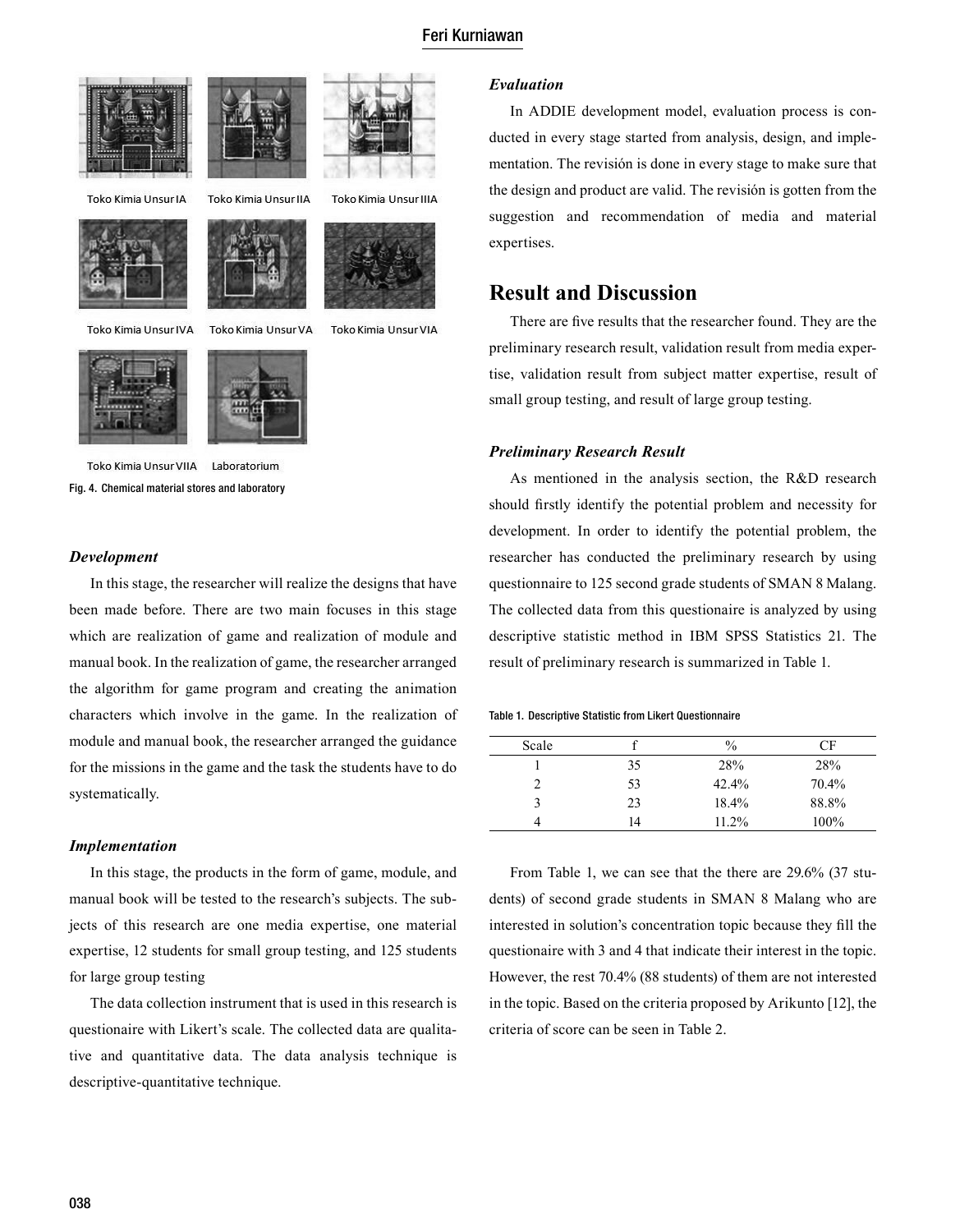#### Table 2. Arikunto's Likert Criteria

| Value $(\% )$ | Criteria  |  |
|---------------|-----------|--|
| 81-100        | Very High |  |
| 61-80         | High      |  |
| $41-60$       | Medium    |  |
| $21 - 40$     | Low       |  |
| $0 - 20$      | Very Low  |  |

From the criteria in Table 2 proposed by Arikunto, the interest of second grade students in chemical solution's concentration topic is low. This result can be visualized by Fig. 5.



Fig. 5. Diagram of students' interest from preliminary research

### *Media Expertise's Validation Result*

The method to collect data of validation from media expertise is by using the questionnaire. The media expertise that validated "CHEMISTRY VIRTUAL LAB" educational game is Drs. Dwi Prihanto, S.T, M.T. There are 30 items as indicators in the questionaire to find out the validity of media. All 30 items were filled out by the media expertise with Likert scale (1-4). The validity of media will be calculated by the formula as suggested by Akbar [13].

$$
V = \frac{TSe}{TSh}x100\%
$$

 $V =$ Validity Tse = total score from expertise

TSh = Maximum score

The result of media expertise's validation can be seen in Fig. 6. and Fig. 7.







Fig. 7. Percentage of Media Validation

From Fig. 7 the validation percentage is 87.5%. According to Akbar (2013) the criteria of validity can be seen in Table 3 [14].

|  | <b>Table 3. Validity Criteria</b> |  |
|--|-----------------------------------|--|
|--|-----------------------------------|--|

| Criteria                                         |  |
|--------------------------------------------------|--|
| Very Valid Without Revision                      |  |
| Valid with revision                              |  |
| Not Valid                                        |  |
| 25.00-43.75<br>Very not valid and musn't be used |  |
| Very Valid Without Revision                      |  |
|                                                  |  |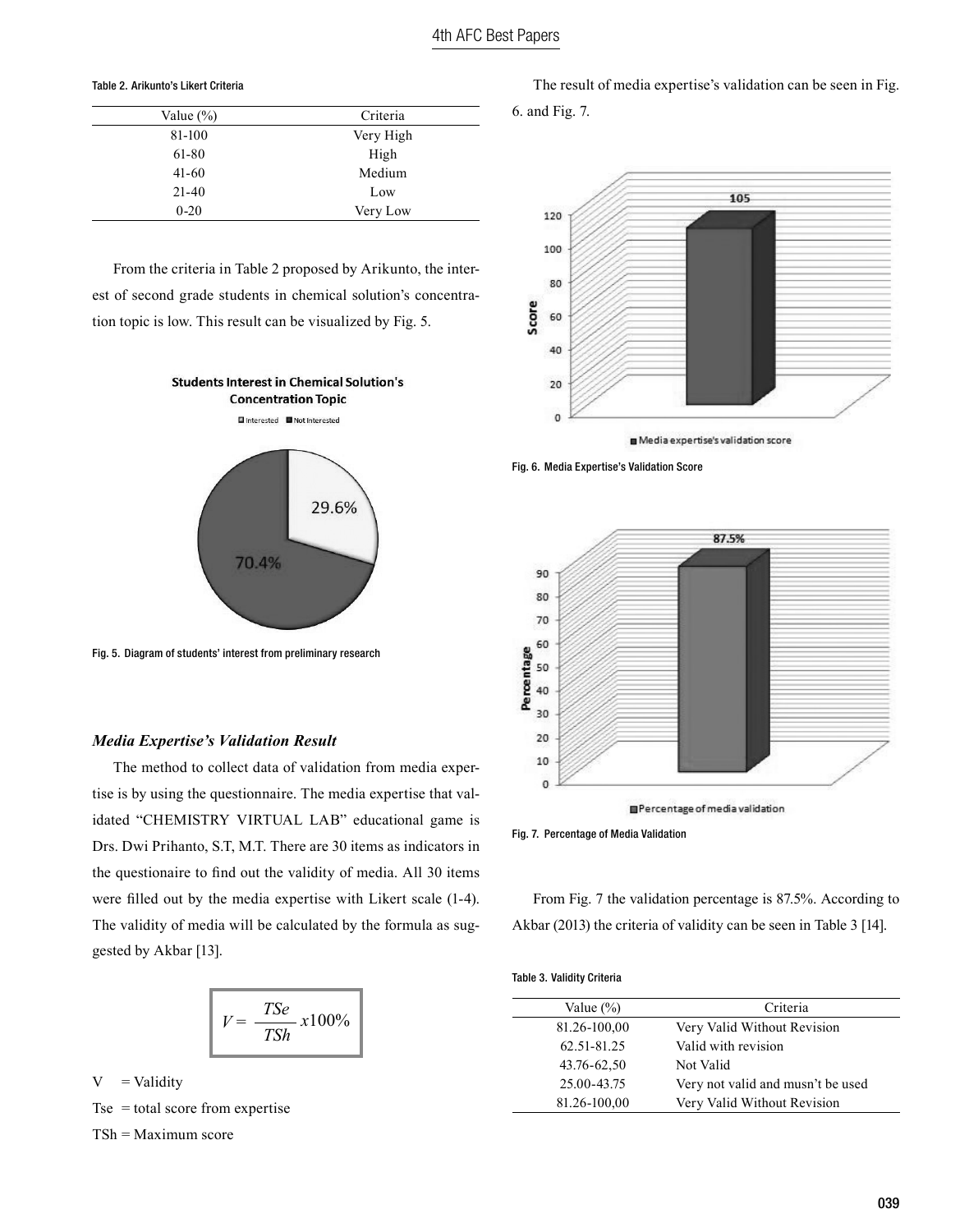Based on Table 3, the percentage of validation for "CHEMISTRY VIRTUAL LAB" educational game from media expertise is very valid without revision because the validity percentage is 87.5%.

#### *Material Expertise's Validation Result*

The method to collect data of validation from material expertise is by using the questionaire. The media expertise that validated "CHEMISTRY VIRTUAL LAB" educational game is Vinda Paramitha, S.Pd who is the teacher of chemistry subject in Senior High School. There are 30 items as indicators in the questionaire to find out the validity of media. All 30 items were filled out by the material expertise with Likert scale (1-4). The validity of media will be calculated by the formula as suggested by Akbar (2013).

The result of material expertise's validation can be seen in Fig. 8. and Fig. 9.



Fig. 8. Material Expertise's Validation Score



Fig. 9. Percentage of Material Validation

From Fig. 9, the validation percentage is 85%. According to the criteria of validity in the table 3, validity of "CHEMISTRY VIRTUAL LAB" educational game from media expertise is very valid without revisión because the validity percentage is 85%.

## *Small Group Testing Result*

The method to collect data of validation from small group testing involves 12 second grade students of SMAN 8 Malang by using the questionaire. There are 15 items in the questionaire with Likert scale (1-4). The obtained score from this small group testing is 645 and the máximum score is 720 which means that the percentage of validity from this small group testing is 89.58%. The result of small group testing can be seen in Fig. 10 and Fig. 11.



Fig. 10. Small Group Testing's Validation Score



Fig. 11. Percentage of Small Group's Validation